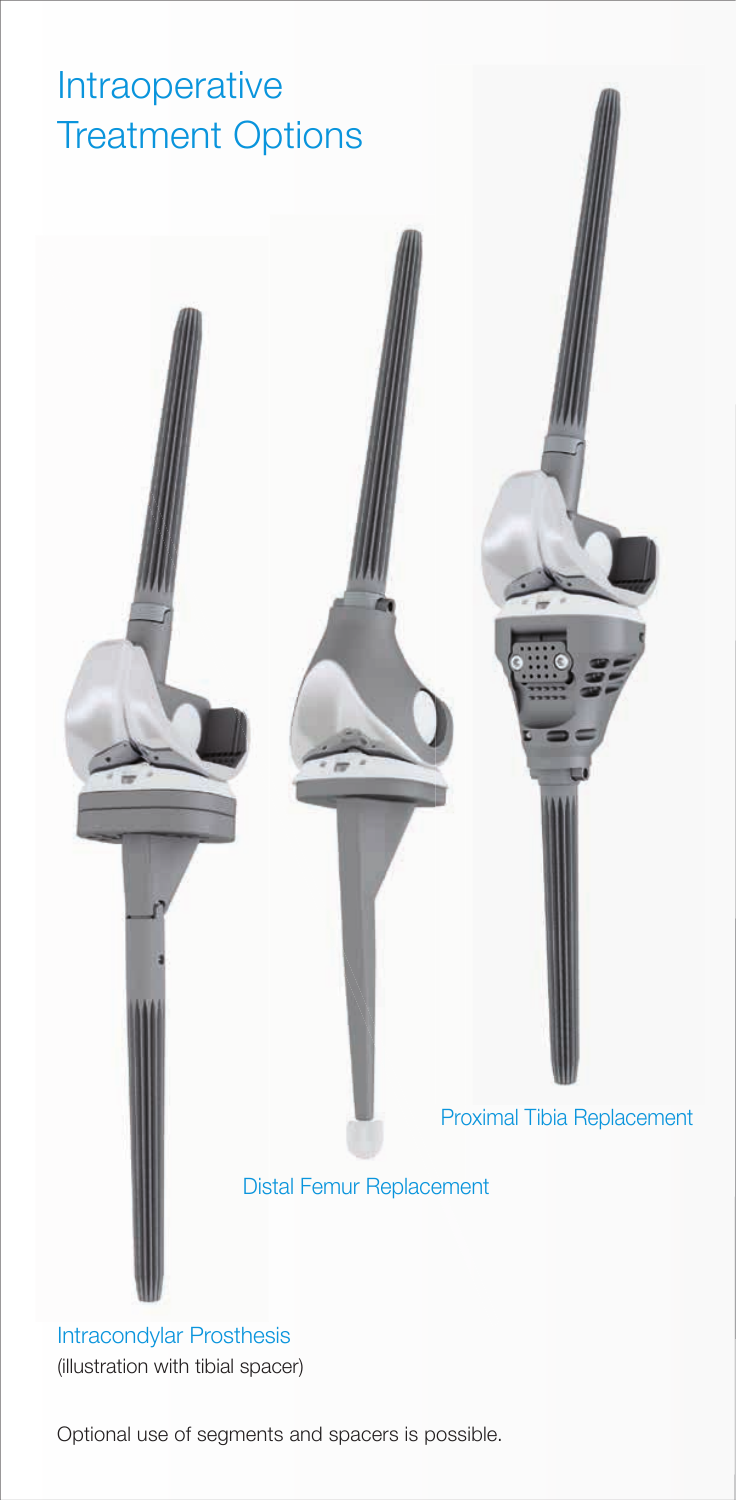

- High jump distance for more safety during knee flexion
- Stable stance even in cases of soft tissue damage
- The aim is a natural gait in combination with utmost safety

Waldemar Link GmbH & Co. KG Barkhausenweg 10 · 22339 Hamburg · Germany Phone +49 40 53995-0 · info@linkhh.de www.linkorthopaedics.com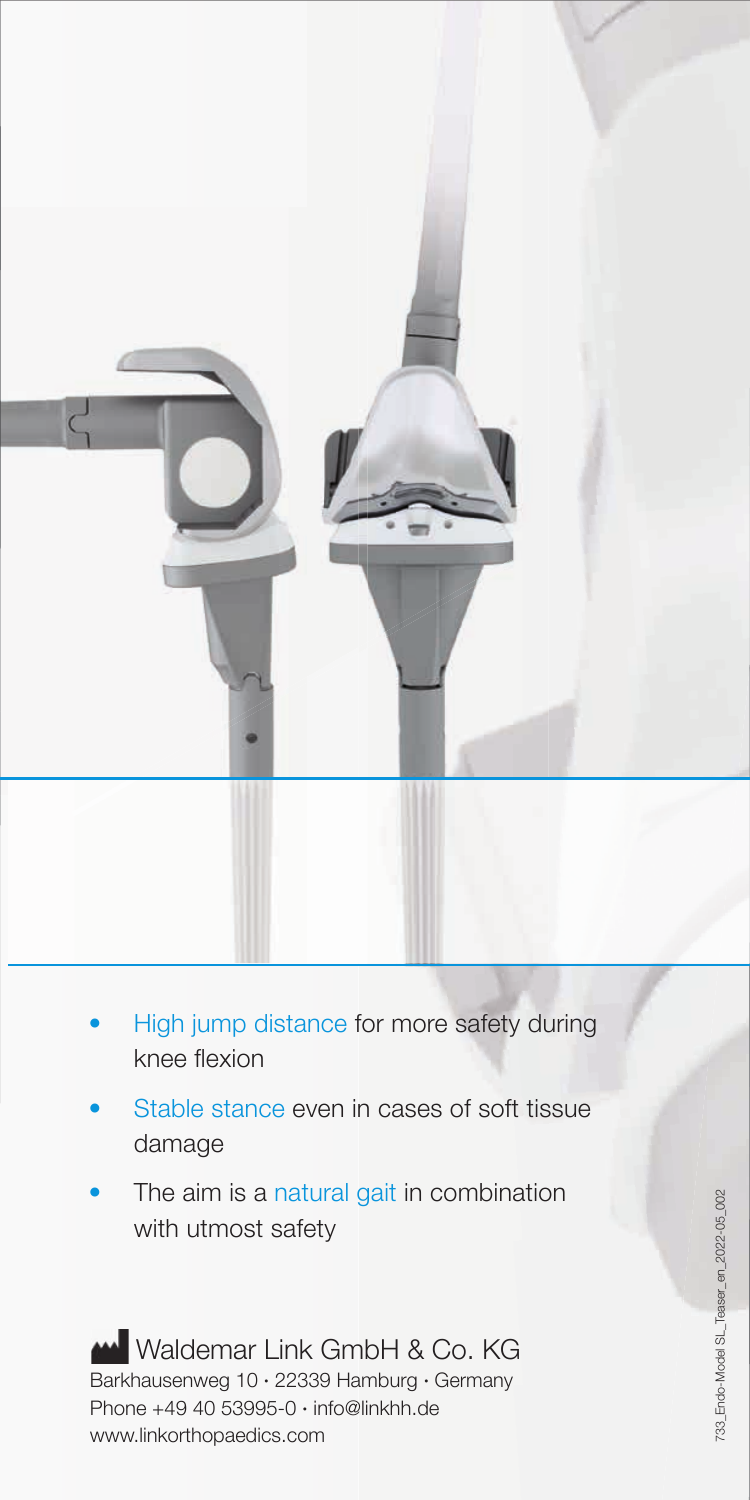

#### Endo-Model SL Knee Prosthesis System

Flexible – Anatomical – Expandable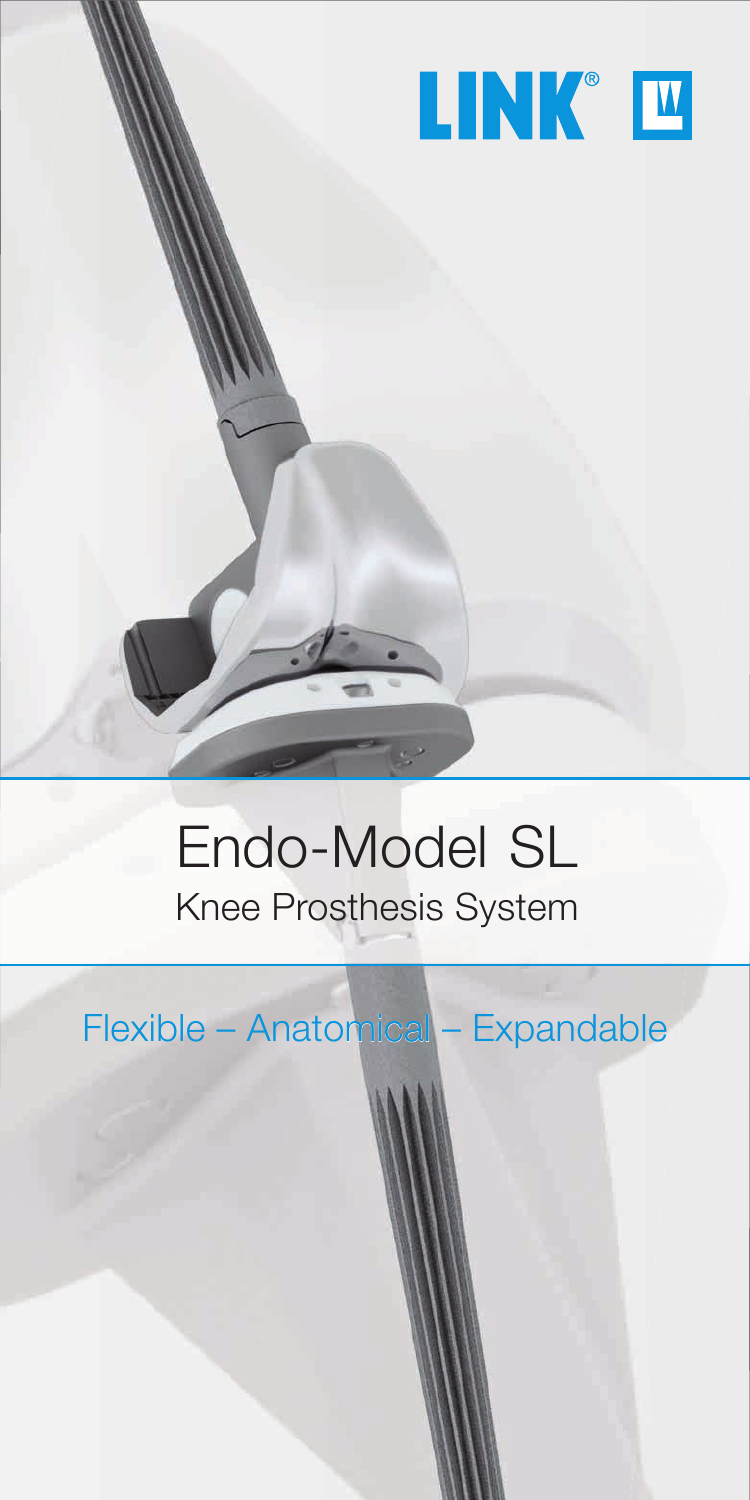### **Modularity**

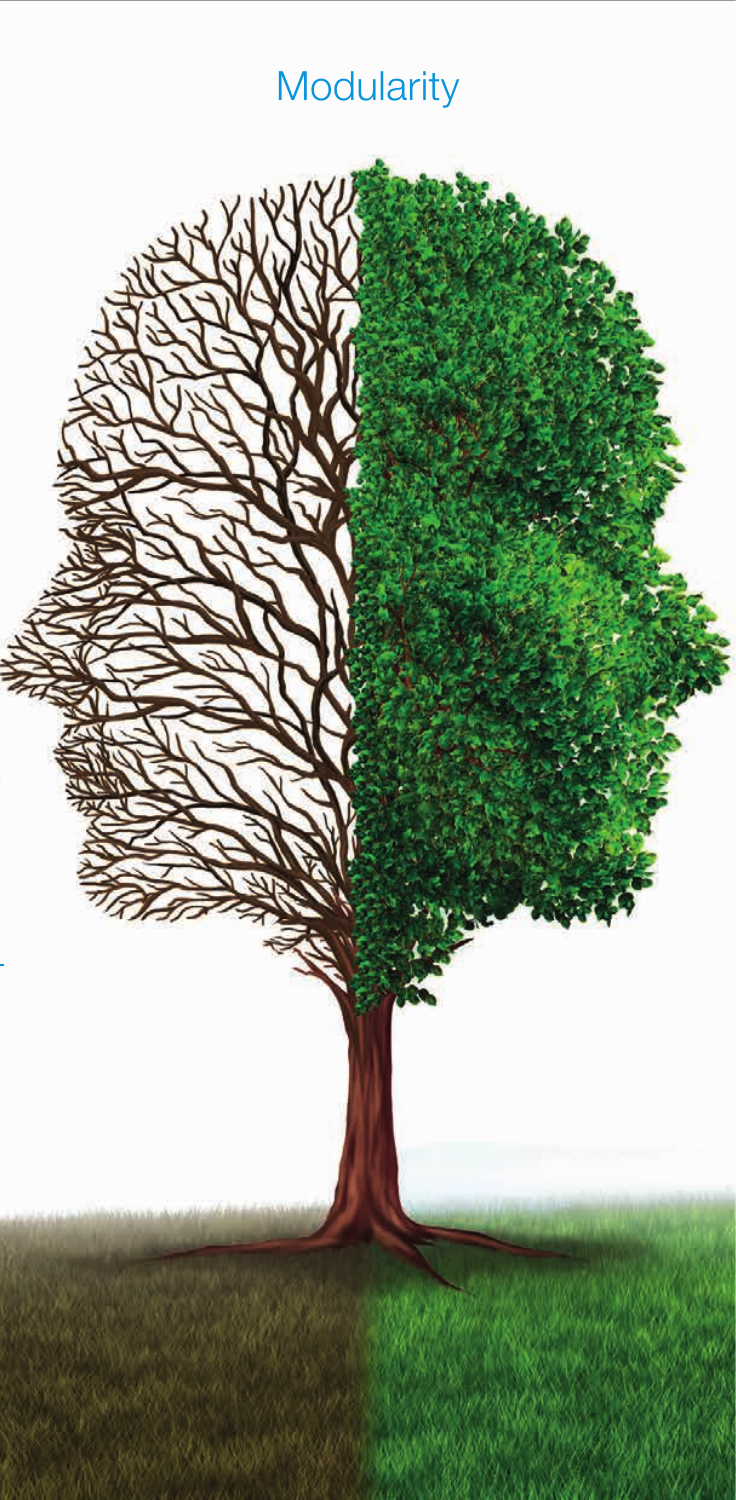

Flexible – A wide choice of compatible implants

Anatomical – Designed for potential bone and soft tissue conservation

Expandable – Compatibility with LINK MEGASYSTEM-C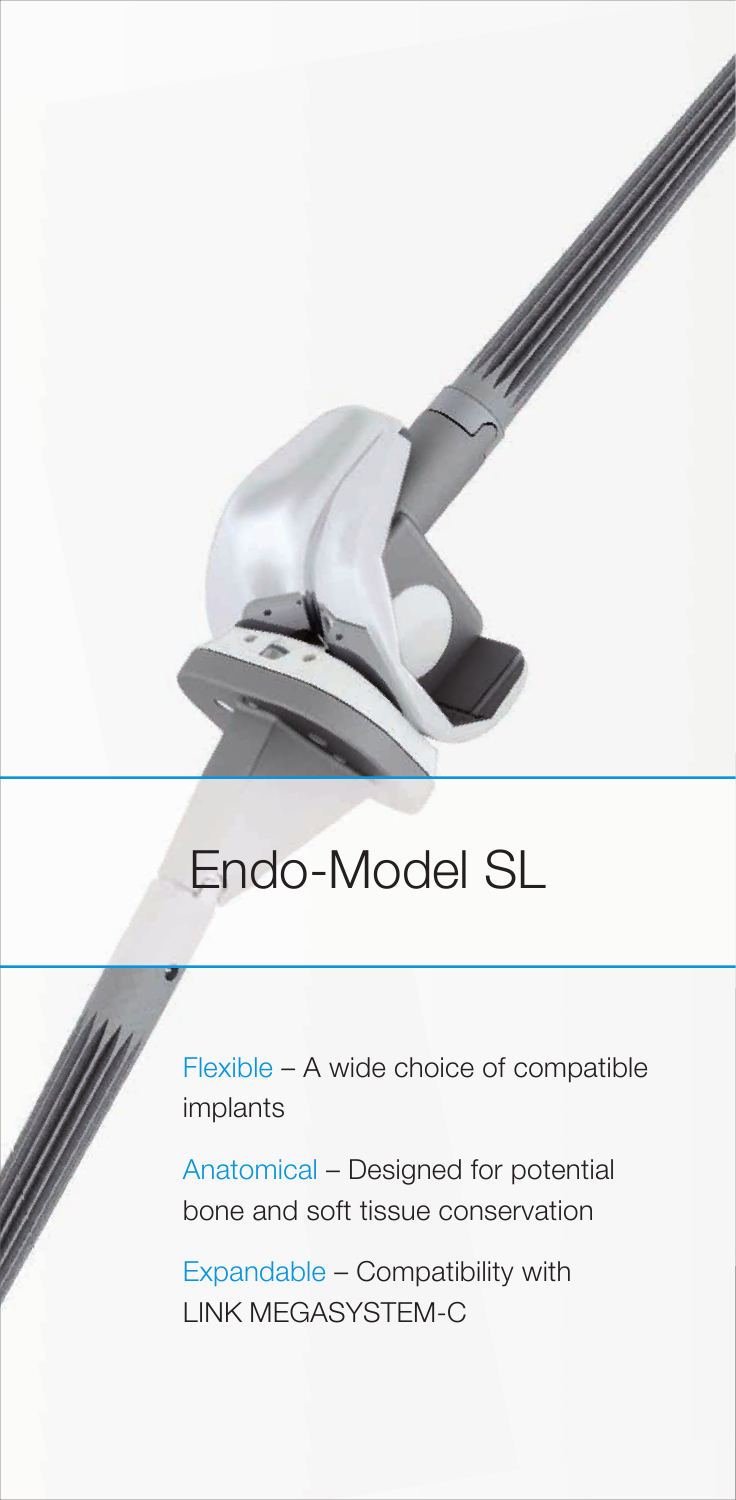

# **Flexibility**

- Highly modular implant components
- Intraoperative choice between rotational and hinge versions when implant components are in situ
- Extensive range of stems for intramedullar implantation and for femur and/or tibia replacement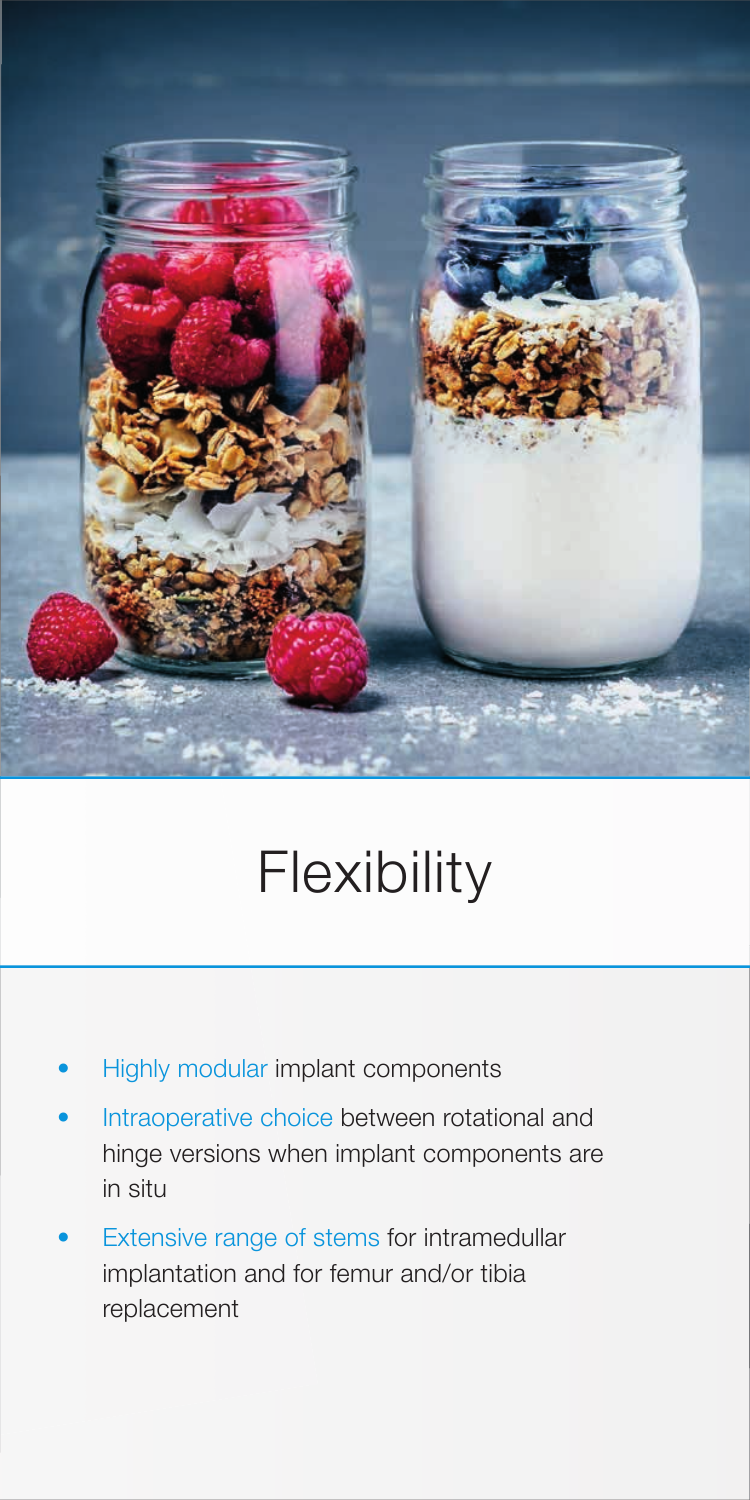

## Anatomy

- Tibial plateau with 8° of dorsal slope for increased joint stability
- Coupling and decoupling in the joint plane with only low soft tissue distraction
- Natural alignment by means of 6° valgus from the joint line as well as physiological patella motion and patella self-guidance